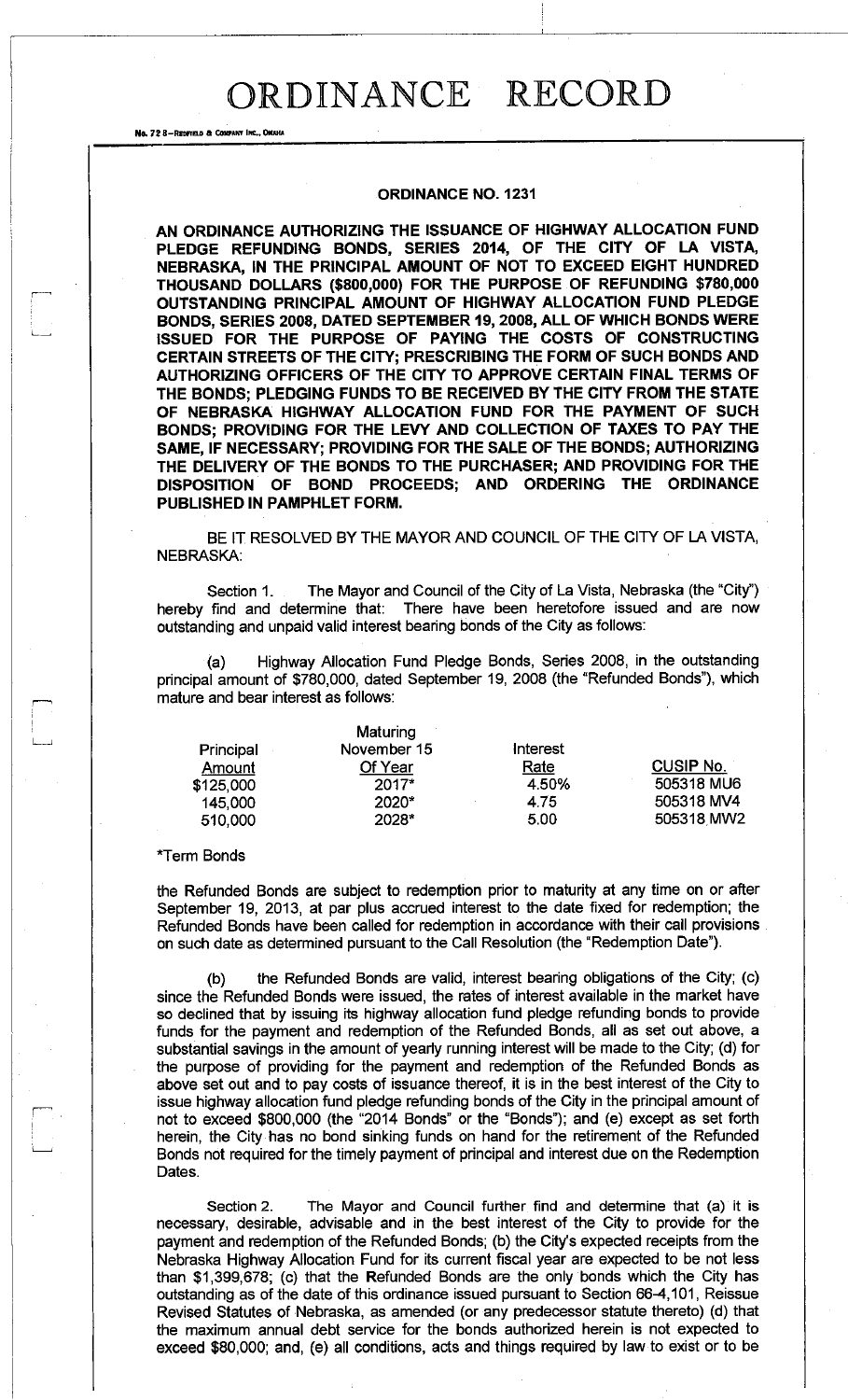No. 72 8-REDFIELD & COMPANY INC., OMAHA

 $$$ 

done precedent to the issuance of the Bonds in the amount of not to exceed \$800,000 pursuant to Sections 10-142 and 66-4,101, Reissue Revised Statutes of Nebraska, as amended, and other applicable statutes, do exist and have been done as required by law.

Section 3. To provide funds for the purpose of refunding the Refunded Bonds as set out in Sections 1 and 2 hereof, there shall be and there are hereby ordered issued the Highway Allocation Fund Pledge Refunding Bonds, Series 2014, of the City in the principal amount of not to exceed Eight Hundred Thousand Dollars (\$800,000) with principal payments to become due on November 15 of each year as follows:

| Principal | Maturing    |
|-----------|-------------|
| Amount    | November 15 |
| 55,000    | 2015        |
| 55,000    | 2016        |
| 55,000    | 2017        |
| 50,000    | 2018        |
| 55,000    | 2019        |
| 55,000    | 2020        |
| 55,000    | 2021        |
| 55,000    | 2022        |
| 60,000    | 2023        |
| 55,000    | 2024        |
| 60,000    | 2025        |
| 65,000    | 2026        |
| 60,000    | 2027        |
| 65,000    | 2028        |

*provided , that the Bonds shall bear interest at such rates per annum as shall be determined in a written designation (the "Designation") signed by the Mayor, City Clerk or the Director of Administrative Services (the "Authorized Officers') on behalf of the City and which may be agreed to by D.A. Davidson & Co. (the "Underwriter"), which Designation may also determine or modify the principal amount for each maturity of the Bonds and mandatory redemption provisions (if any), all within the following limitations:* 

- *(a) the aggregate principal amount of the Bonds shall not exceed \$800,000, but may be reduced in principal amount;*
- *(b) the true interest cost on the Bonds shall not exceed 3.25% per annum;*
- *(c) the principal amount due in any year (including principal due as mandatory redemption amounts) for each maturity may be decreased by any amount determined but shall not increase by more than 10% or \$10,000, whichever is greater;*
- *(d) the longest maturity of the Bonds may not be later than November 15, 2028.*
- *(e) two or more of the principal maturities may be combined and issued as "term bonds" and the Authorized Officers may determine the mandatory sinking fund payments and mandatory redemption amounts. Any Bonds issued as "term bonds" shall be redeemed at a redemption price equal to 100% of the principal amount thereof plus accrued interest thereon to the date of redemption and may be selected for redemption by any random method of selection determined appropriate by the Registrar (as hereinafter designated) or by the Depository (as hereinafter designated).*

*The Authorized Officers are hereby authorized to make such determinations on behalf of the City and to evidence the same by execution and delivery of the Designation and such determinations, when made and agreed to by the Underwriter, shall constitute the action of the without further action of them Mayor and Council.* 

The Bonds shall be issued in fully registered form in the denomination of \$5,000 or any integral multiple thereof. The date of original issue for the Bonds shall be date of original delivery. Interest on the Bonds, at the respective rates for each maturity, shall be payable semi-annually on May 15 and November 15 of each year beginning May 15, 2015 (or such other date or dates as may be determined in the Designation, each an "Interest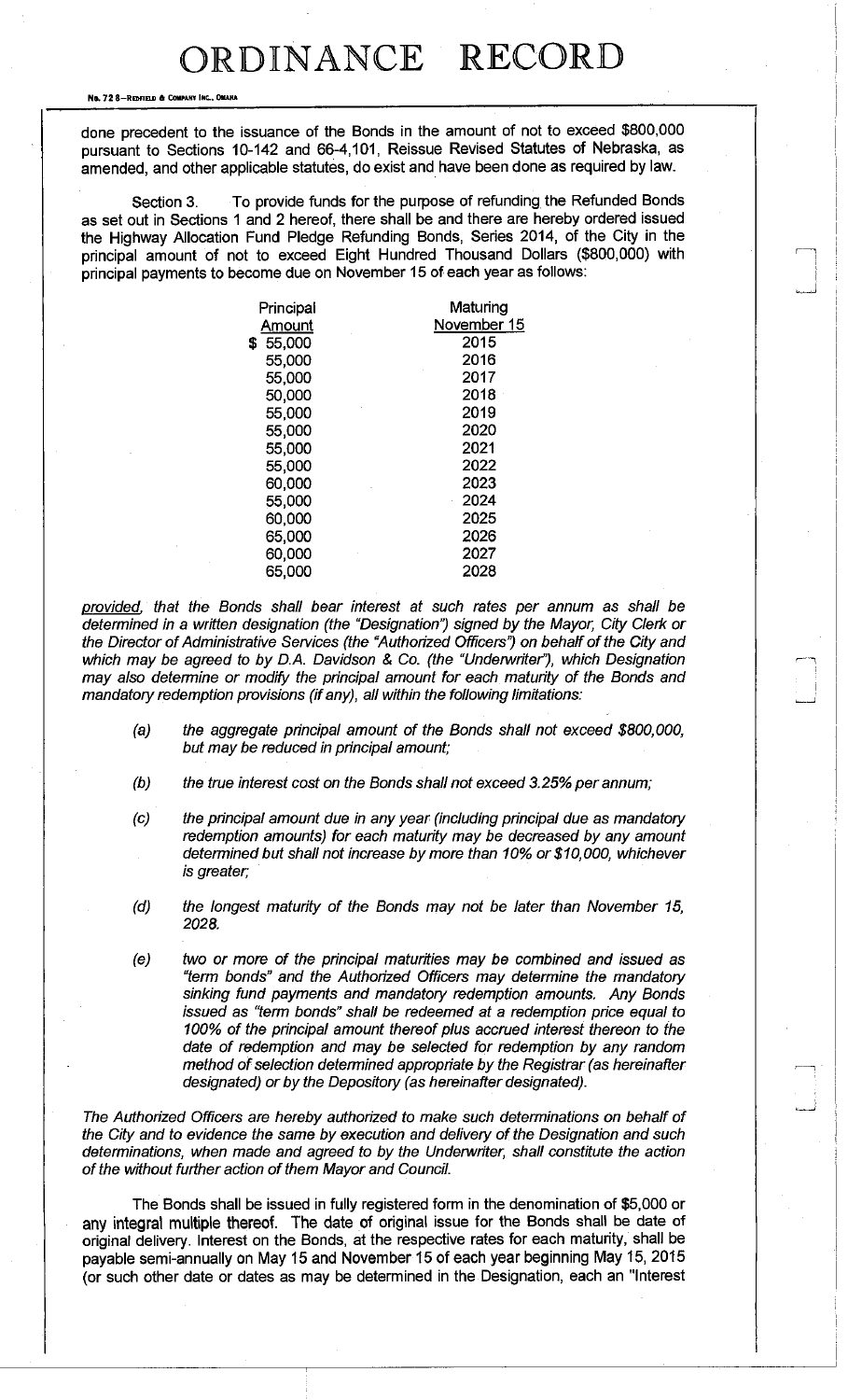No. 72 B-REOFIELD & COMPANY INC.

Payment Date"), and the Bonds shall bear such interest from the date of original issue or the most recent Interest Payment Date, whichever is later. The interest due on each Interest Payment Date shall be payable to the registered owners of record as of the fifteenth day immediately preceding the Interest Payment Date (the "Record Date"), subject to the provisions of Section 4 hereof. The Bonds shall be numbered from 1 upwards in the order of their issuance. No Bond shall be issued originally or upon transfer or partial redemption having more than one principal maturity. The initial bond numbering and principal amounts for each of the Bonds issued shall be as directed by the initial purchaser thereof. Payments of interest due on the Bonds prior to maturity or earlier redemption shall be made by the Paying Agent and Registrar, designated in Section 4 hereof, by mailing a check or draft in the amount due for such interest on each Interest Payment Date to the registered owner of each Bond, as of the Record Date for such Interest Payment Date, to such owner's registered address as shown on the books of registration as required to be maintained in Section 4 hereof. Payments of principal due at maturity or at any date fixed for redemption prior to maturity, together with unpaid accrued interest thereon, shall be made by the Paying Agent and Registrar to the registered owners upon presentation and surrender of the Bonds to the Paying Agent and Registrar. The City and the Paying Agent and Registrar may treat the registered owner of any Bond as the absolute owner of such Bond for the purpose of making payments thereon and for all other purposes and neither the City nor the Paying Agent and Registrar shall be affected by any notice or knowledge to the contrary, whether such Bond or any installment of interest due thereon shall be overdue or not. All payments on account of interest or principal made to the registered owner of any Bond in accordance with the terms of this ordinance shall be valid and effectual and shall be a discharge of the City and the Paying Agent and Registrar, in respect of the liability upon the Bonds or claims for interest to the extent of the sum or sums so paid.

Section 4. The Authorized Officers are hereby authorized to designate the Paying Agent and Registrar for the Bonds in the Designation, which Paying Agent and Registrar may be a bank or trust company or the City Treasurer. If a bank or trust company is designated as Paying Agent and Registrar, said Paying Agent and Registrar shall serve in such capacities under the terms of an agreement entitled "Paying Agent and Registrar's Agreement" between the City and said Paying Agent and Registrar, the form of which is hereby approved. The Mayor and City Clerk are hereby authorized to execute said agreement in substantially the form presented but with such changes as they shall deem appropriate or necessary. The Paying Agent and Registrar shall keep and maintain for the City books for the registration and transfer of the Bonds at its office. The names and registered addresses of the registered owner or owners of the Bonds shall at all times be recorded in such books. Any Bond may be transferred pursuant to its provisions at the office of the Paying Agent and Registrar by surrender of such Bond for cancellation, accompanied by a written instrument of transfer, in form satisfactory to the Paying Agent and Registrar, duly executed by the registered owner in person or by such owner's duly authorized agent, and thereupon the Paying Agent and Registrar, on behalf of the City, will deliver at its office (or send by registered mail to the transferee owner or owners thereof at such transferee owner's or owners' risk and expense), registered in the name of the transferee owner or owners, a new Bond or Bonds of the same series, interest rate, aggregate principal amount and maturity. To the extent of the denominations authorized for the Bonds by this ordinance, one Bond may be transferred for several such Bonds of the same series, interest rate and maturity, and for a like aggregate principal amount, and several such Bonds may be transferred for one or several such Bonds, respectively, of the same series, interest rate and maturity and for a like aggregate principal amount. In every case of transfer of a Bond, the surrendered Bond shall be canceled and destroyed. All Bonds issued upon transfer of the bonds so surrendered shall be valid obligations of the City evidencing the same obligation as the Bonds surrendered and shall be entitled to all the benefits and protection of this ordinance to the same extent as the Bonds upon transfer of which they were delivered. The City and the Paying Agent and Registrar shall not be required to transfer any Bond during any period from any Record Date until its immediately following Interest Payment Date or to transfer any Bond called for redemption for a period of 30 days next preceding the date fixed for redemption.

Section 5. In the event that payments of interest due on the Bonds on an Interest Payment Date are not timely made, such interest shall cease to be payable to the registered owners as of the Record Date for such Interest Payment Date and shall be payable to the registered owners of the Bonds as of a special date of record for payment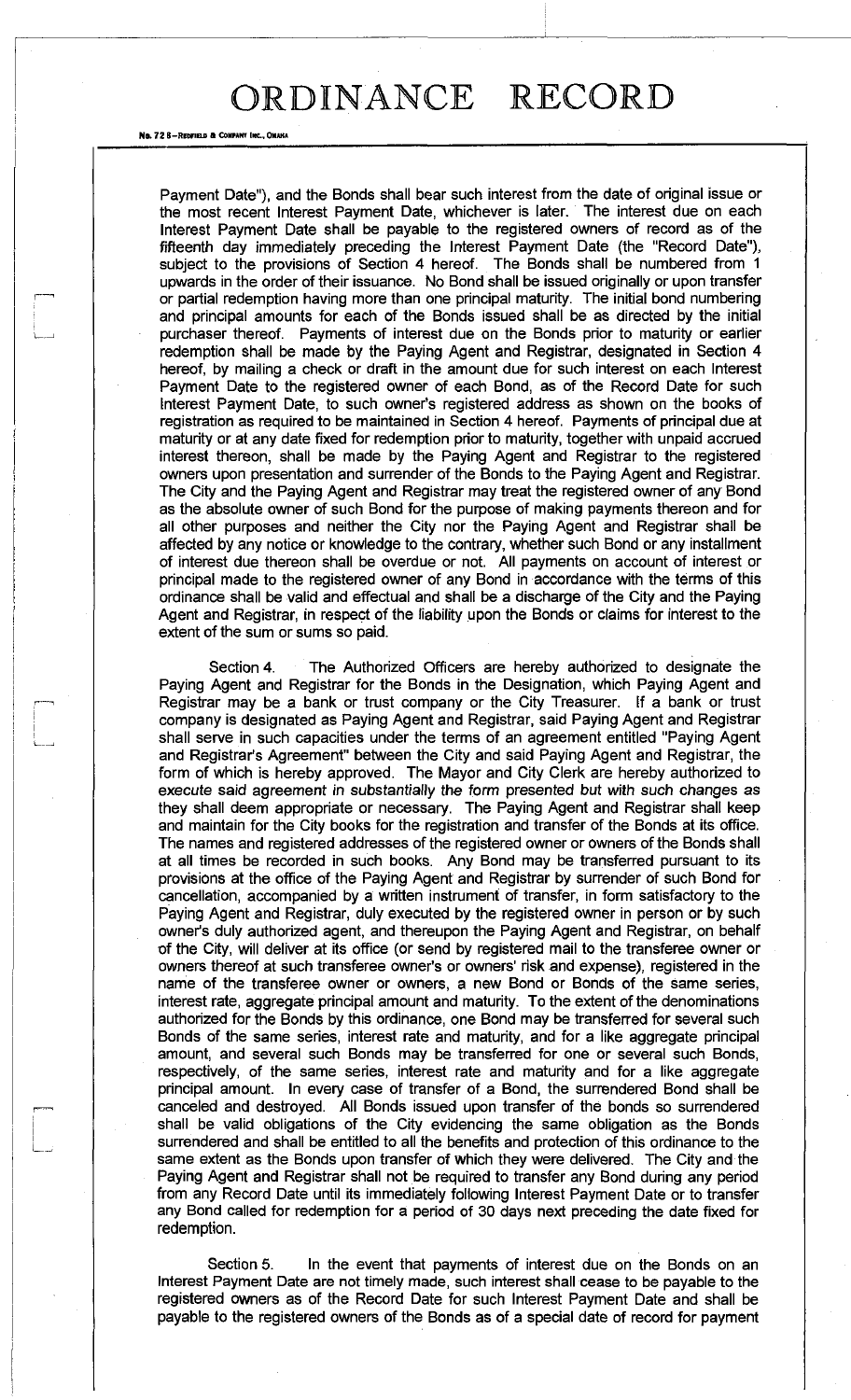No. 72 8-REDFIELD 6 COMPANY INC. OMAHA

of such defaulted interest as shall be designated by the Paying Agent and Registrar whenever monies for the purpose of paying such defaulted interest become available.

Section 6. In addition to any mandatory sinking fund redemptions set forth in Section 4 of this Ordinance, the Bonds shall be subject to redemption at the option of the City, in whole or in part, prior to maturity at any time on or after five years after the date of original issue, at par plus accrued interest on the principal amount redeemed to the date fixed for redemption: The City may select the Bonds to be redeemed for optional redemption in its sole discretion. Bonds for mandatory redemption shall be selected by the Paying Agent and Registrar using any random method of selection determined appropriate by the Paying Agent and Registrar. Bonds redeemed pursuant to the requirements for mandatory redemption shall be redeemed at par plus accrued interest on the principal amount redeemed. The Bonds shall be redeemed only in amounts of \$5,000 or integral multiples thereof. Bonds redeemed in part only shall be surrendered to the Paying Agent and Registrar in exchange for a new Bond evidencing the unredeemed principal thereof. Notice of redemption of any Bond called for redemption shall be given, at the direction of the City in the case of optional redemption and without further direction in the case of mandatory redemption, by the Paying Agent and Registrar by mail not less than 30 days prior to the date fixed for redemption, first class, postage prepaid, sent to the registered owner of such Bond at said owner's registered address. Such notice shall designate the Bond or Bonds to be redeemed by maturity or otherwise, the date of original issue, series and the date fixed for redemption and shall state that such Bond or Bonds are to be presented for prepayment at the office of the Paying Agent and Registrar. In case of any Bond partially redeemed, such notice shall specify the portion of the principal amount of such Bond to be redeemed. No defect in the mailing of notice for any Bond shall affect the sufficiency of the proceedings of the City designating the Bonds called for redemption or the effectiveness of such call for Bonds for which notice by mail has been properly given and the City shall have the right to further direct notice of redemption for any such Bond for which defective notice has been given.

Section 7. If the date for payment of the principal of or interest on the Bonds shall be a Saturday, Sunday, legal holiday or a day on which banking institutions in the municipality where the Paying Agent and Registrar is located are authorized by law or executive order to close, then the date for such payment shall be the next succeeding day which is not a Saturday, Sunday, legal holiday or a day on which such banking institutions are authorized to close, and payment on such day shall have the same force and effect as if made on the nominal date of payment.

Section 8. The Bonds shall be in substantially the following form: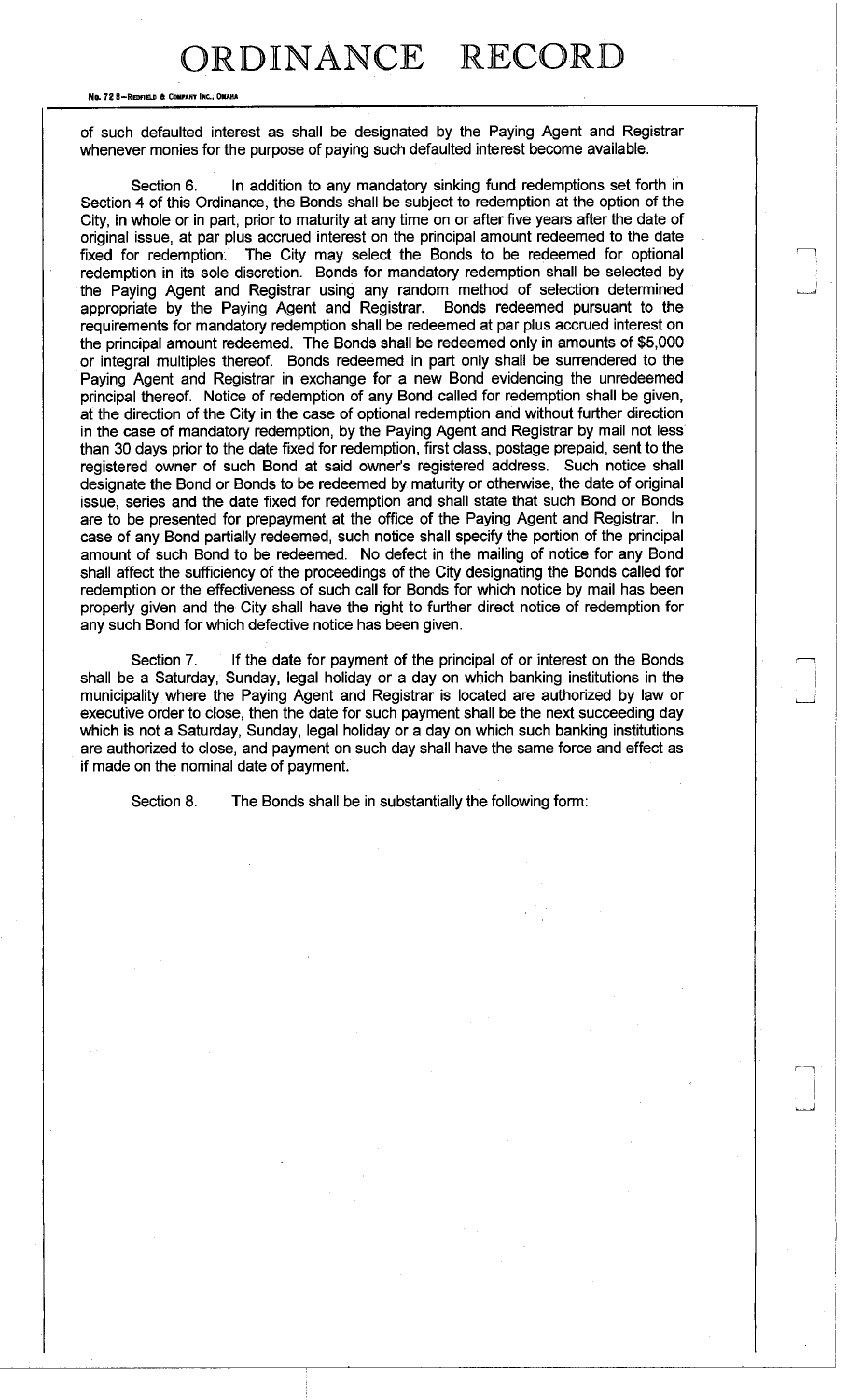No. 72 8-REDFIELD & COMPANY INC., OMAHA

### UNITED STATES OF AMERICA STATE OF NEBRASKA COUNTY OF SARPY

#### CITY OF LA VISTA, NEBRASKA HIGHWAY ALLOCATION FUND PLEDGE REFUNDING BOND SERIES 2014

No.

**Interest Rate %** 

**Maturity Date** November 15,

Date of Original Issue  $\frac{2014}{20}$ 

**CUSIP** 

Registered Owner: Cede & Co.

Principal Amount:

The CITY OF LA VISTA, NEBRASKA (the "City"), hereby acknowledges itself to owe and for value received promises to pay to the Registered Owner specified above, or registered assigns, the Principal Amount specified above in lawful money of the United States of America on the Maturity Date specified above with interest thereon to maturity (or earlier redemption) computed on the basis of a 360-day year consisting of twelve 30 day months from the Date of Original Issue or most recent Interest Payment Date, whichever is later, at the Interest Rate per annum specified above, payable semiannually on \_\_\_\_\_\_\_ and \_\_\_\_\_\_\_ of each year, beginning \_\_\_\_\_\_, 20 each of such dates an "Interest Payment Date"). The Principal Amount hereof, together with unpaid accrued interest due at maturity or upon earlier redemption, is payable upon presentation and surrender of this bond at the office of \_\_\_\_\_\_\_\_\_\_\_\_\_, as the Paying Agent and Registrar,  $\frac{1}{2}$  as the Paying Agent and Registrar, in \_\_\_\_\_\_\_\_\_, Nebraska. Interest on this bond due prior to maturity or earlier redemption will be paid on each Interest Payment Date by a check or draft mailed by the Paying Agent and Registrar to the registered owner of this bond, as shown on the books of record maintained by the Paying Agent and Registrar, at the close of business on the fifteenth day immediately preceding such Interest Payment Date, to such owner's registered address as shown on such books and records. Any interest not so timely paid shall cease to be payable to the person entitled thereto as of the record date such interest was payable, and shall be payable to the person who is the registered owner of this bond (or of one or more predecessor bonds hereto) on such special record date for payment of such defaulted interest as shall be fixed by the Paying Agent and Registrar whenever monies for such purposes become available.

This bond is one of an issue of fully registered bonds (the "Bonds") of the total principal amount of  $($ \$  $)$ , of even date and like tenor except as to date of maturity, rate of interest and denomination which were issued by the City in strict compliance with Sections 10-142 and 66-4,101, Reissue Revised Statutes of Nebraska, as amended, and other applicable statutes for the purpose of refunding \$ Allocation Fund Pledge Bonds, Series 2008, dated September 19, 2008, all of which bonds were issued for the purpose of paying the costs of street construction, including refunding of temporary indebtedness, relating to construction costs for  $96<sup>th</sup>$  Street paving, Cornhusker Road paving and certain paving in the Southport area. The issuance of such bonds has been authorized by proceedings duly had and an ordinance legally passed and approved by the Mayor and Council of the City (the "Ordinance").

The Bonds are subject to redemption at the option of the City, in whole or in part, at any time on or after five years after the date of delivery, at par plus interest accrued on the principal amount redeemed to the date fixed for redemption.

[In addition, the Bonds shall be subject to mandatory sinking fund redemption payments (with bonds being redeemed at par plus accrued interest) as follows:

| \$<br>Principal Maturing November 15, 20 |
|------------------------------------------|
| to be called November 15, 20             |
| to be called November 15, 20             |
| Payable November 15, 20                  |

Notice of redemption shall be given by mail to the registered owner of any Bond to be redeemed at such registered owner's address in the manner specified in the Ordinance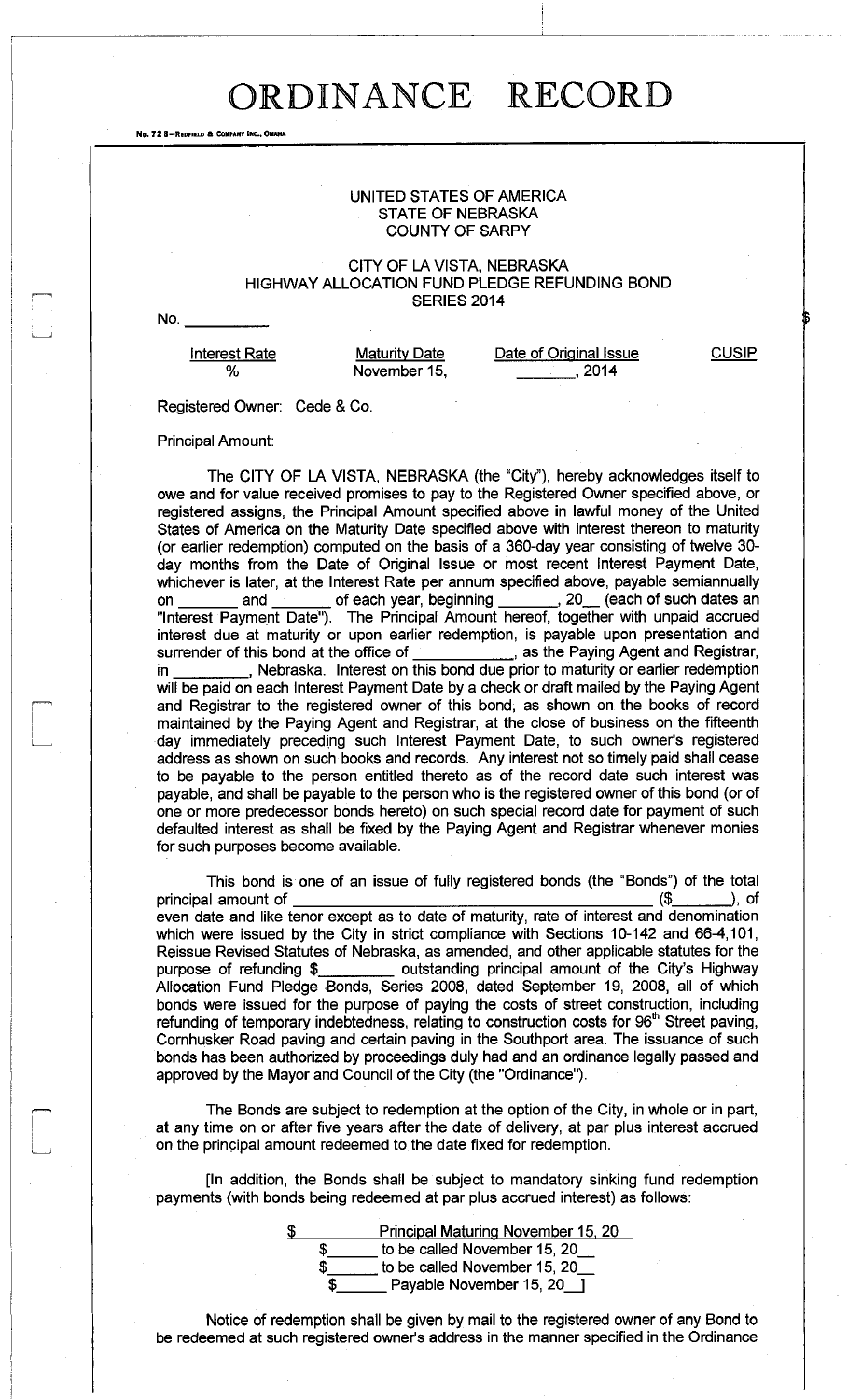No. 72 8-REDFIELD & COMPANY INC., OMAH

authorizing the Bonds. Individual Bonds may be redeemed in part but only in \$5,000 amounts or integral multiples thereof.

This Bond is transferable by the Registered Owner or such owner's attorney duly authorizing in writing at the office of the Paying Agent and Registrar upon surrender and cancellation of this Bond, and thereupon a new Bond or Bonds of the same aggregate principal amount, interest rate and maturity will be issued to the transferee as provided in the Ordinance, subject to the limitations therein prescribed. The City, the Paying Agent and Registrar and any other person may treat the person in whose name this Bond is registered as the absolute owner hereof for the purpose of receiving payment due hereunder and for all purposes and shall not be affected by any notice to the contrary, whether this bond be overdue or not.

If the date for payment of the principal of or interest on this Bond shall be a Saturday, Sunday, legal holiday or a day on which banking institutions in the City are authorized by law or executive order to close, then the date for such payment shall be the next succeeding day which is not a Saturday, Sunday, legal holiday or a day on which such banking institutions are authorized to close, and payment on such day shall have the same force and effect as if made on the nominal date of payment.

For the prompt payment of the principal and interest on this bond and the other bonds of the same *issue, the* City has pledged funds received and to be received *from* the Highway Allocation Fund of the State of Nebraska with receipts from such fund to be allocated by the City to payment of principal and interest as the same fall due. In addition, the City hereby covenants and agrees that it shall levy ad valorem taxes upon all the taxable property in the City at such rate or rates, within applicable statutory and constitutional limitations, as will provide funds which together with receipts from the Highway Allocation Fund, as pledged to the payment of such principal and interest and any other money made available and used for such purpose, will be sufficient to make payment of the principal of and interest on this Bond and the other Bonds of the same issue as the same fall due.

AS PROVIDED IN THE ORDINANCE REFERRED TO HEREIN, UNTIL THE TERMINATION OF THE SYSTEM OF BOOK-ENTRY-ONLY TRANSFERS THROUGH THE DEPOSITORY TRUST COMPANY, NEW YORK, NEW YORK (TOGETHER WITH ANY SUCCESSOR SECURITIES DEPOSITORY APPOINTED PURSUANT TO THE ORDINANCE, "DTC"), AND NOTWITHSTANDING ANY OTHER PROVISIONS OF THE ORDINANCE TO THE CONTRARY, A PORTION OF THE PRINCIPAL AMOUNT OF THIS BOND MAY BE PAID OR REDEEMED WITHOUT SURRENDER HEREOF TO THE REGISTRAR. DTC OR A NOMINEE, TRANSFEREE OR ASSIGNEE OF DTC OF THIS BOND MAY NOT RELY UPON THE PRINCIPAL AMOUNT INDICATED HEREON AS THE PRINCIPAL AMOUNT HEREOF OUTSTANDING AND UNPAID. THE PRINCIPAL AMOUNT HEREOF OUTSTANDING AND UNPAID SHALL FOR ALL PURPOSES BE THE AMOUNT DETERMINED IN THE MANNER PROVIDED IN THE ORDINANCE.

UNLESS THIS BOND IS PRESENTED BY AN AUTHORIZED OFFICER OF DTC (A) TO THE REGISTRAR FOR REGISTRATION OF TRANSFER OR EXCHANGE OR (B) TO THE REGISTRAR FOR PAYMENT OF PRINCIPAL, AND ANY BOND ISSUED IN REPLACEMENT HEREOF OR SUBSTITUTION HEREFOR IS REGISTERED IN THE NAME OF DTC AND ANY PAYMENT IS MADE TO DTC OR ITS NOMINEE, ANY TRANSFER, PLEDGE OR OTHER USE HEREOF FOR VALUE OR OTHERWISE BY OR TO ANY PERSON IS WRONGFUL BECAUSE ONLY THE REGISTERED OWNER HEREOF, DTC OR ITS NOMINEE, HAS AN INTEREST HEREIN.

IT IS HEREBY CERTIFIED AND WARRANTED that all conditions, acts and things required by law to exist or to be done precedent to and in the issuance of this Bond did exist, did happen and were done and performed in regular and due form and time as required by law and that the indebtedness of the City, including this Bond, does not exceed any limitation imposed by law.

This Bond shall not be valid and binding on the City until authenticated by the Paying Agent and Registrar.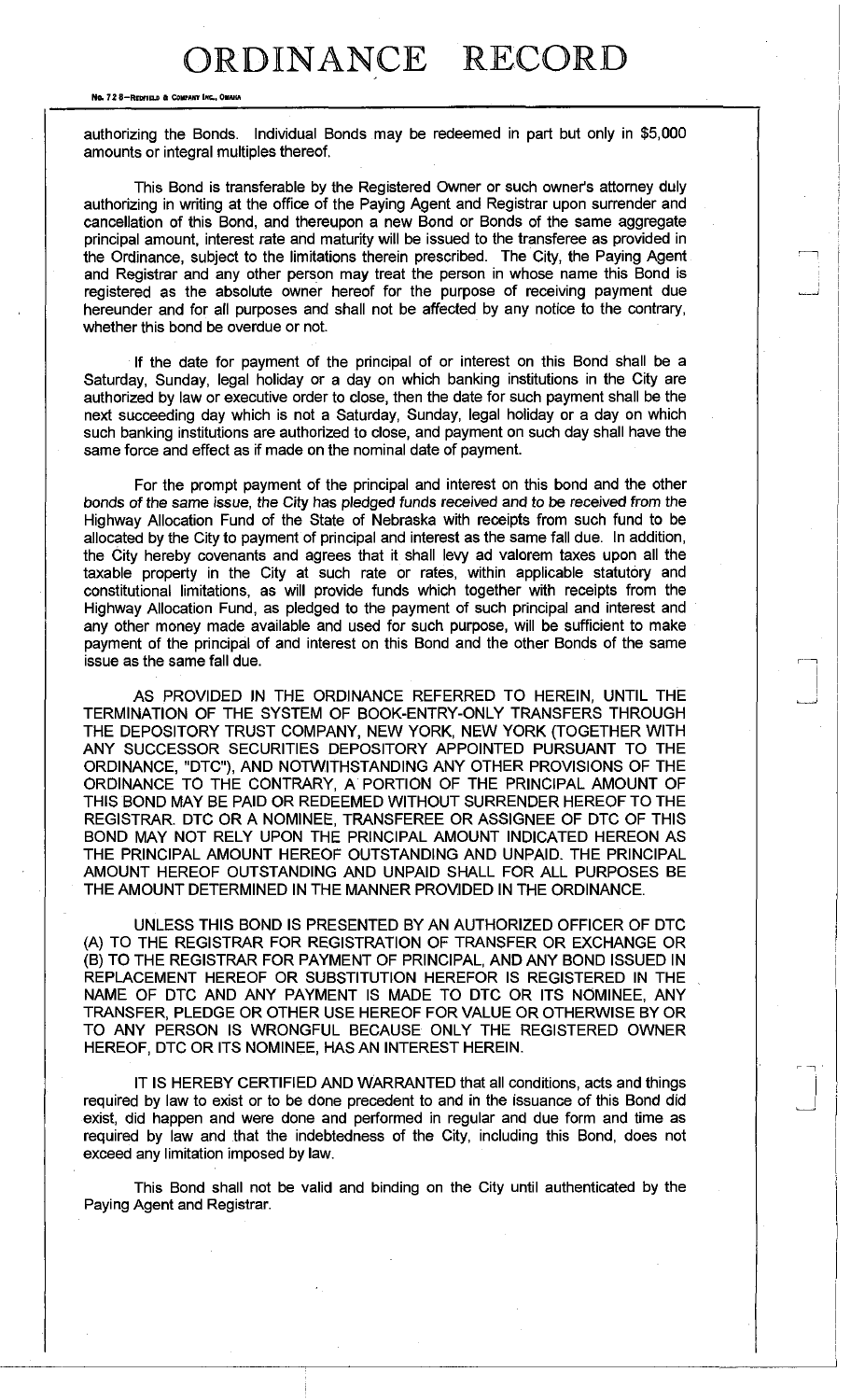No. 72 8-REDFIELD & COMPANY INC., OMAHA

IN WITNESS WHEREOF, the Mayor and Council of the City have caused this Bond to be executed on behalf of the City with the manual or facsimile signatures of the Mayor and the Clerk and by causing the official seal of the City to be impressed or imprinted hereon, all as of the date of original issue specified above.

> CITY OF LA VISTA, NEBRASKA (facsimile signature)

ATTEST: Mayor

(facsimile signature)

Clerk (SEAL)

### CERTIFICATE OF AUTHENTICATION

This Bond is one of the Bonds authorized by Ordinance of the Mayor and Council of the City of La Vista, Nebraska, described in the foregoing Bond.

**Registrar** 

Nebraska, Paying Agent and

(Form of Assignment)

For value value and the received hereby sells, assigns and transfers unto (Social Security or Taxpayer I.D. No. 1997) the within bond and hereby irrevocably constitutes and appoints irrevocably constitutes and and , attorney, to transfer the

same on the books of registration in the office of the within-mentioned Paying Agent and Registrar with full power of substitution in the premises.

Dated:

Signature Guaranteed

Registered Owner(s)

By

Authorized Officer(s)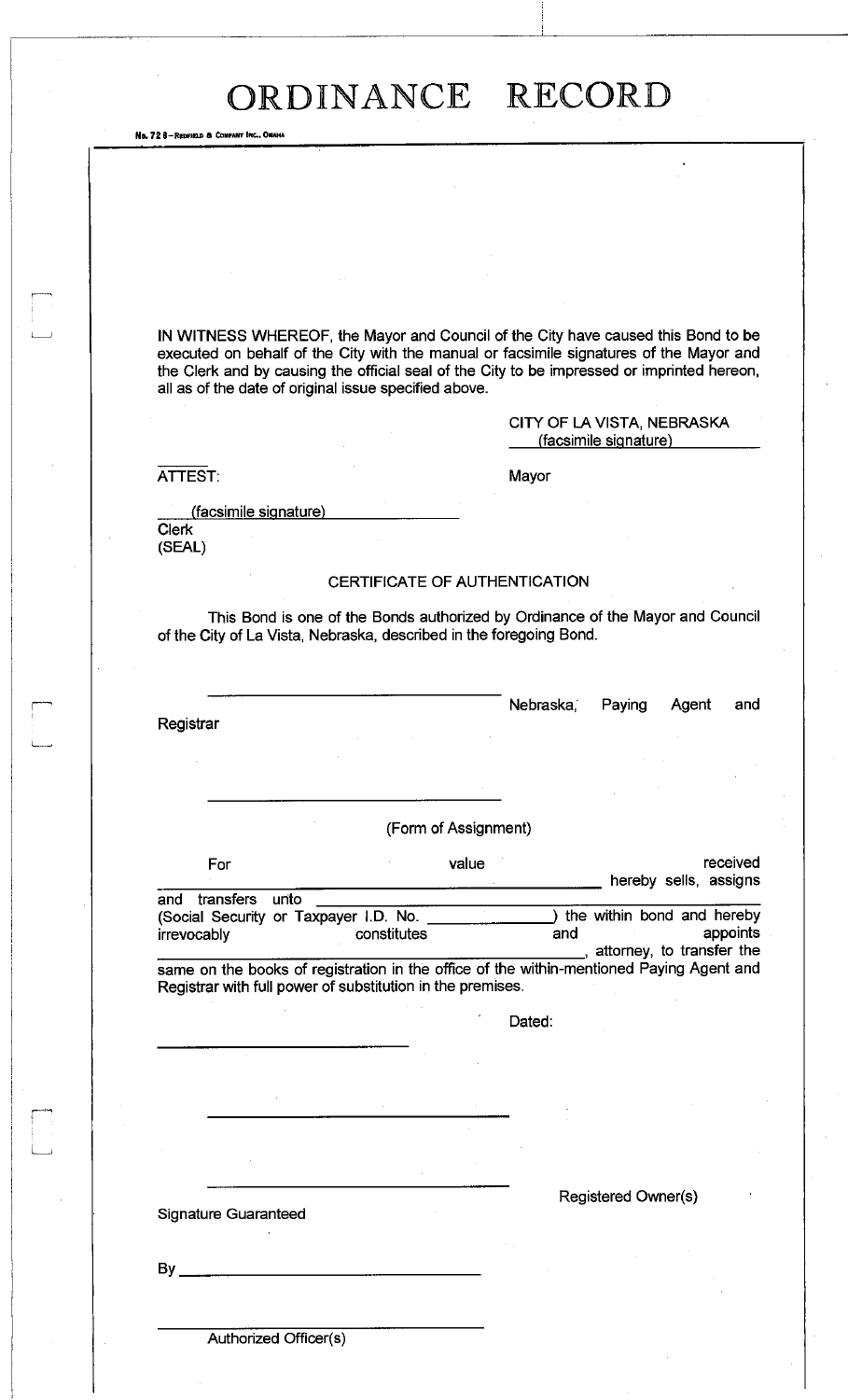No. 72 8-REDFIELD & COMPANY INC., OMAHA

Note: The signature(s) on this assignment MUST CORRESPOND with the name(s) as written on the face of the within bond in every particular, without alteration, enlargement or any change whatsoever, and must be guaranteed by a commercial bank or a trust company or by a firm having membership on the New York, Midwest or other stock exchange.

Section 9. Each of the Bonds shall be executed on behalf of the City with the manual or facsimile signatures of the Mayor and Clerk of the City. The Bonds shall be issued initially as "book-entry-only" bonds using the services of The Depository Trust Company (the "Depository"), with one typewritten bond per maturity being issued to the Depository. In such connection said officers are authorized to execute and deliver a letter of representations (the "Letter of Representations") in the form required by the Depository, for and on behalf of the City, which shall thereafter govern matters with respect to registration, transfer, payment and redemption of the Bonds. Upon the issuance of the Bonds as "book-entry-only" bonds, the following provisions shall apply:

(a) The City and the Paying Agent and Registrar shall have no responsibility or obligation to any broker-dealer, bank or other financial institution for which the Depository holds Bonds as securities depository (each, a "Bond Participant") or to any person who is an actual purchaser of a Bond from a Bond Participant while the Bonds are in book-entry form (each, a "Beneficial Owner") with respect to the following:

(i) the accuracy of the records of the Depository, any nominees of the Depository or any Bond Participant with respect to any ownership interest in the Bonds,

(ii) the delivery to any Bond Participant, any Beneficial Owner or any other person, other than the Depository, of any notice with respect to the Bonds, including any notice of redemption, or

(iii) the payment to any Bond Participant, any Beneficial Owner or any other person, other than the Depository, of any amount with respect to the Bonds. The Paying Agent and Registrar shall make payments with respect to the Bonds only to or upon the order of the Depository or its nominee and all such payments shall be valid and effective fully to satisfy and discharge the obligations with respect to such Bonds to the extent of the sum or sums so paid. No person other than the Depository shall receive an authenticated Bond, except as provided in (e) below.

(b) Upon receipt by the Paying Agent and Registrar of written notice from the Depository to the effect that the Depository is unable or unwilling to discharge its responsibilities, the Paying Agent and Registrar shall issue, transfer and exchange Bonds requested by the Depository in appropriate amounts. Whenever the Depository requests the Paying Agent and Registrar to do so, the Paying Agent and Registrar will cooperate with the Depository in taking appropriate action after reasonable notice (i) to arrange, with the prior written consent of the City, for a substitute depository willing and able upon reasonable and customary terms to maintain custody of the Bonds or (ii) to make available Bonds registered in whatever name or names the Beneficial Owners transferring or exchanging such Bonds shall designate.

If the City determines that it is desirable that certificates representing the Bonds be delivered to the Bond Participants and/or Beneficial Owners of the Bonds and so notifies the Paying Agent and Registrar in writing, the Paying Agent and Registrar shall so notify the Depository, whereupon the Depository will notify the Bond Participants of the availability through the Depository of bond certificates representing the Bonds. In such event, the Paying Agent and Registrar shall issue, transfer and exchange bond certificates representing the Bonds as requested by the Depository in appropriate amounts and in authorized denominations.

(d) Notwithstanding any other provision of this Ordinance to the contrary, so long as any Bond is registered in the name of the Depository or any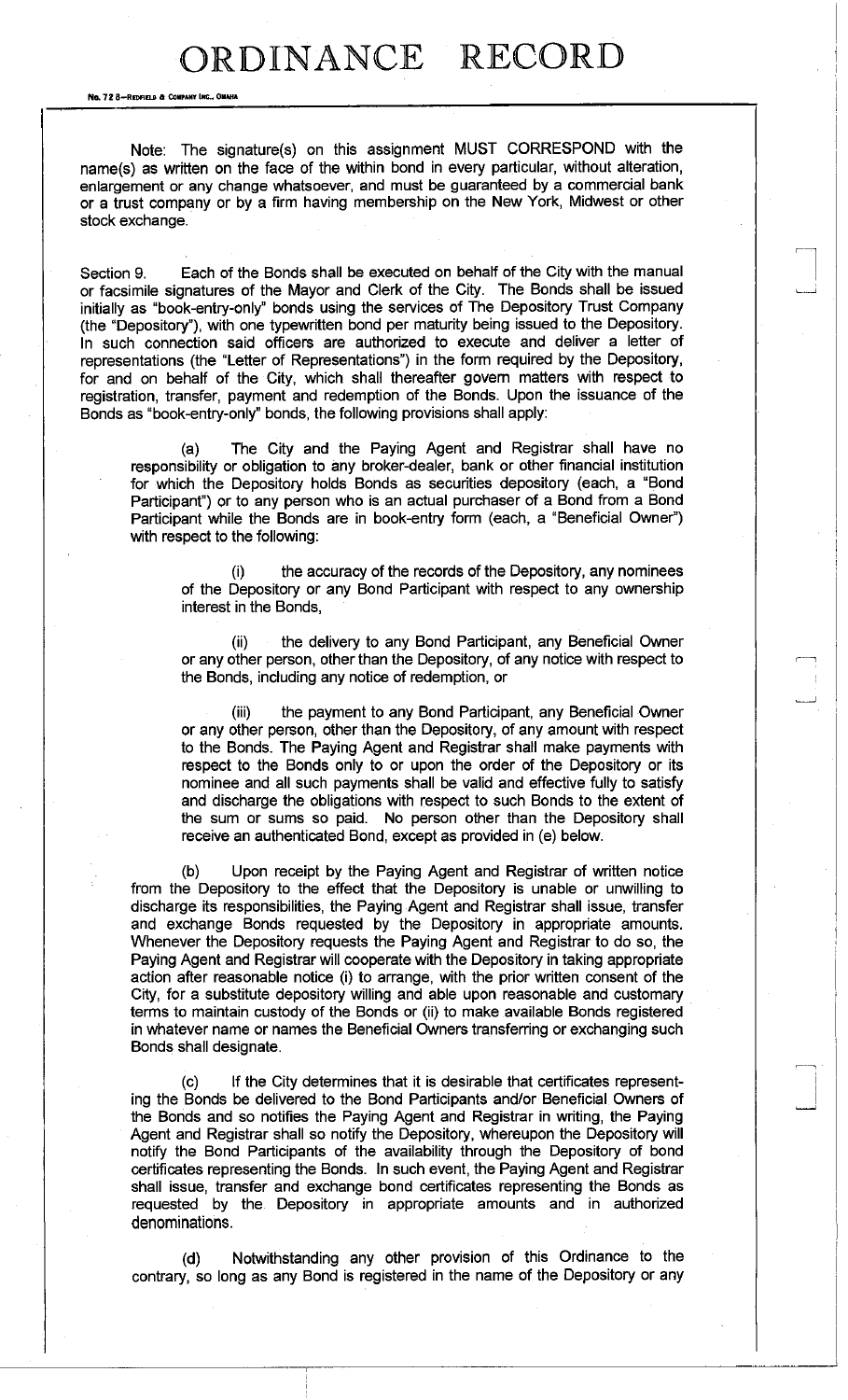No. 72 8-REDFIELD & COMPANY INC., OMAHA

nominee thereof, all payments with respect to such Bond and all notices with respect to such Bond shall be made and given, respectively, to the Depository as provided in the Letter of Representations.

(e) Registered ownership of the Bonds may be transferred on the books of registration maintained by the Paying Agent and Registrar, and the Bonds may be delivered in physical form to the following:

(i) any successor securities depository or its nominee;

(ii) any person, upon (A) the resignation of the Depository from its functions as depository or (B) termination of the use of the Depository pursuant to this Section.

(f) In the event of any partial redemption of a Bond unless and until such partially redeemed Bond has been replaced in accordance with the provisions of this Ordinance, the books and records of the Paying Agent and Registrar shall govern and establish the principal amount of such Bond as is then outstanding and all of the Bonds issued to the Depository or its nominee shall contain a legend to such effect.

If for any reason the Depository resigns and is not replaced or upon termination by the City of book-entry-only form, the City shall immediately provide a supply of bond certificates for issuance upon subsequent transfers or in the event of partial redemption. In the event that such supply of certificates shall be insufficient to meet the requirements of the Paying Agent and Registrar for issuance of replacement bond certificates upon transfer or partial redemption, the City agrees to order printed an additional supply of bond certificates and to direct their execution by manual or facsimile signature of its then duly qualified and acting officers. In case any officer whose signature or facsimile thereof shall appear on any Bond shall cease to be such officer before the delivery of such Bond (including any bond certificates delivered to the Paying Agent and Registrar for issuance upon transfer or partial redemption) such signature or such facsimile signature shall nevertheless be valid and sufficient for all purposes the same as if such officer or officers had remained in office until the delivery of such Bond. The Bonds shall not be valid and binding on the City until authenticated by the Paying Agent and Registrar. The Bonds shall be delivered to the Paying Agent and Registrar for registration and authentication. Upon execution, registration and authentication of the Bonds, they shall be delivered to the City Treasurer, who is authorized to deliver them to D.A. Davidson & Co., as initial purchaser thereof, upon receipt of 99.25% of the principal amount of the Bonds plus accrued interest thereon to date of payment for the Bonds (which purchase price may be modified by the terms of the Designation). Such initial purchaser shall have the right to direct the registration of the Bonds and the denominations thereof within each maturity, subject to the restrictions of this Ordinance. The Underwriter and its agents, representatives and counsel and the City's bond counsel are hereby authorized to take such actions on behalf of the City as are necessary to effectuate the closing of the issuance and sale of the Bonds, including, without limitation, authorizing the release of the Bonds by the Depository at closing. The Authorized Officers of the City (or any one of them) are hereby authorized to execute the Bond Purchase Agreement for the sale of the Bonds to the Underwriter, in substantially the form presented herewith, with such changes as such Authorized Officers may deem necessary and appropriate. The officers of the City, or any one or more of them are hereby further authorized to take any and all actions and enter into any and all agreements deemed necessary or appropriate in connection with the issuance and sale of the Bonds and the redemption and payment of the Refunded Bonds, and any such actions previously taken are hereby ratified and confirmed.

Section 10. The Clerk is directed to make and certify a transcript or transcripts of the proceedings of the Mayor and Council precedent to the issuance of the Bonds, a copy of which shall be delivered to the initial purchaser of the Bonds.

Section 11. The net sale proceeds of the Bonds, along with any necessary funds of the City on hand, shall be applied to the payment and satisfaction of all of the principal of and the interest on the Refunded Bonds as called for redemption on the Redemption Date. Accrued interest received from the sale of the Bonds, if any, shall be applied to pay interest first falling due on the Bonds. Expenses of issuance of the Bonds may be paid from the proceeds of the Bonds.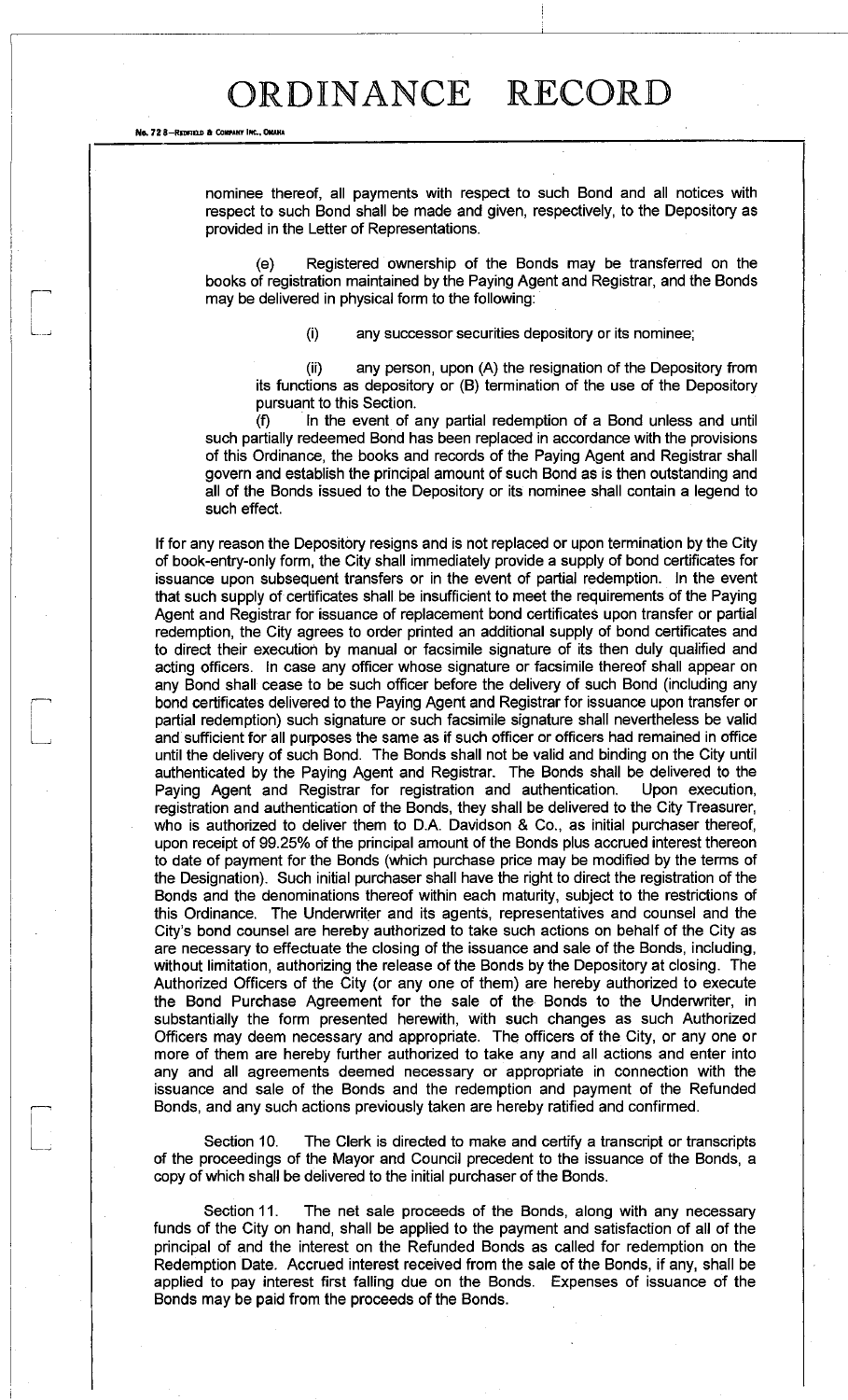No. 72 8-REDFIELD & COMPANY INC., O

Section 12. For the prompt payment of the Bonds, both principal and interest as the same fall due, the City hereby pledges all receipts now or hereafter received by the City from the State of Nebraska Highway Allocation Fund (the "Fund"), as described and referred to in Section 66-4,101, Reissue Revised Statutes of Nebraska, as amended. The pledge provided for in this Section 12 for the Bonds provides, however, that such pledge shall not prevent the City from otherwise applying receipts from the Fund in any year so long as sufficient receipts from the Fund have been set aside for the payment of principal and interest falling due in such year on the Bonds. In addition, the City further reserves the right to issue additional highway allocation fund pledge bonds payable on a parity with the Bonds and equally and ratably secured by a pledge of receipts from the Fund. The City hereby further agrees that it shall levy ad valorem taxes upon all the taxable property in the City at such rate or rates within any applicable statutory and constitutional limitations as will provide funds which, together with receipts from the Fund, as pledged to the payment of the Bonds, and any other monies made available and used for such purpose, will be sufficient to pay the principal of and interest on the Bonds as the same fall due (including mandatory sinking fund redemptions).

Section 13. The Mayor and Council hereby approve the Preliminary Official Statement with respect to the Bonds and the information therein contained, and the Mayor and City Administrator or either of them is authorized to approve and deliver a final Official Statement for and on behalf of the City, and such final Official Statement shall be delivered in accordance with the requirements of Reg. Sec. 240.15c2-12 of the Securities and Exchange Commission.

Section 14. The City hereby covenants and agrees that it will make no use of the proceeds of the Bonds which would cause the Bonds to be arbitrage bonds within the meaning of Sections 103(b)(2) and 148 of the Internal Revenue Code of 1986, as amended (the "Code") and further covenants to comply with said Sections 103(b)(2) and 148 and all applicable regulations thereunder throughout the term of said issue, including all requirements with respect to payment and reporting of rebates, if applicable. The City hereby covenants to take all action necessary to preserve the tax-exempt status of the interest on the Bonds for federal income tax purposes under the Code with respect to taxpayers generally. The City further agrees that it will not take any actions which would cause the Bonds to constitute "private activity bonds" within the meaning of Section 141 of the Code. The City hereby designates the Bonds as its "qualified tax-exempt obligations" pursuant to Section 265(b)(3)(B)(i)(III) of the Code and covenants and warrants that it does not reasonably expect to issue bonds or other obligations aggregating in principal amount more than \$10,000,000 during the calendar year in which the Bonds are issued (taking into consideration the exception for current refunding issues). The Mayor is hereby authorized to make any and all certifications deemed necessary in connection with the designation of the Bonds as "qualified tax-exempt obligations", including "deemed designating" the Bonds.

Section 15. The City's obligations under this Ordinance with respect to any or all of the Bonds herein authorized shall be fully discharged and satisfied as to any or all of such Bonds and any such Bond shall no longer be deemed to be outstanding hereunder if such Bond has been purchased by the City and canceled or when the payment of principal of and interest thereon to the respective date of maturity or redemption (a) shall have been made or caused to be made in accordance with the terms thereof, (b) shall have been provided for by depositing with a national or state bank having trust powers, or trust company, in trust, solely for such payment (i) sufficient money to make such payment and/or (ii) direct general obligations (including obligations issued or held in book entry form on the books of the Department of Treasury of the United States of America) of or obligations the principal and interest of which are unconditionally guaranteed by the United States of America (herein referred to as "U.S. Government Obligations") in such amount and bearing interest payable and maturing or redeemable at stated fixed prices at the option of the holder as to principal, at such time or times, as will ensure the availability of sufficient money to make such payments; provided, however, that with respect to any Bond to be paid prior to maturity, the City shall have duly called such Bond for redemption and given notice of such redemption as provided by law or made irrevocable provision for the giving of such notice. Any money so deposited with such bank or trust company in excess of the amount required to pay principal of and interest on the Bonds for which such monies or U.S. Government Obligations were deposited shall be paid over to the City as and when collected.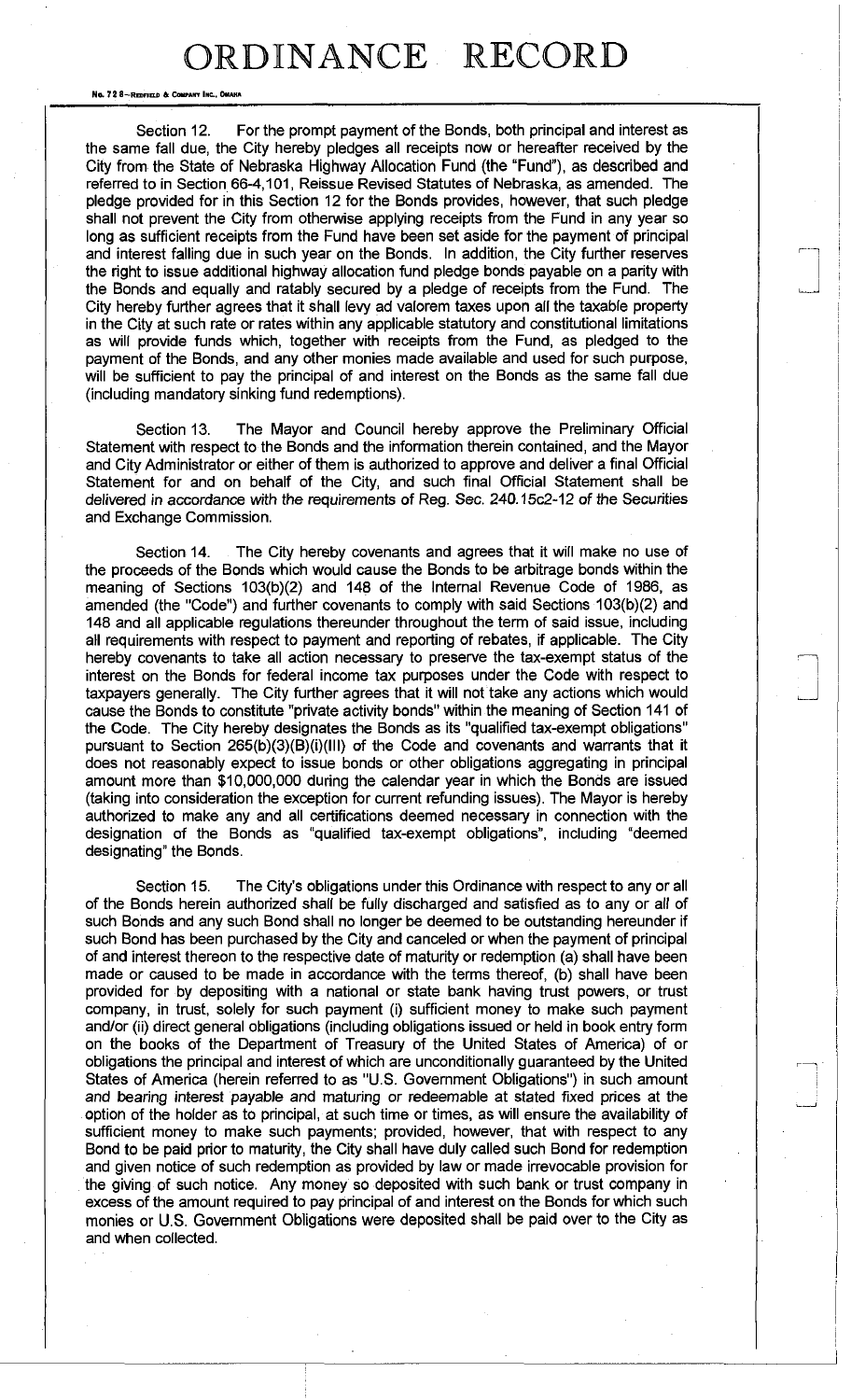Section 16 In order to promote compliance with certain federal tax and securities laws relating to the Bonds herein authorized (as well as other outstanding bonds) the policy and procedures attached hereto as **Exhibit "A"** (the "Post-Issuance Compliance Policy and Procedures") are hereby adopted and approved in all respects. To the extent that there is any inconsistency between the attached Post-Issuance Compliance Policy and Procedures and any similar policy or procedures previously adopted and approved, the Post-Issuance Compliance Policy and Procedures shall control.

Section 17. This Ordinance shall be in force and take effect from and after its passage and publication in pamphlet form as provided by law.

PASSED AND APPROVED THIS 25TH DAY OF NOVEMBER, 2014.

CITY OF LA VISTA

Douglas Kindig, Mayor

ATTEST:

I 1

i\_

No. 72 8-REDFIELD & COMPANY INC., OMAHA

whe <u>ame</u> Pamela A. Buethe, CMC City Clerk

[SEAL]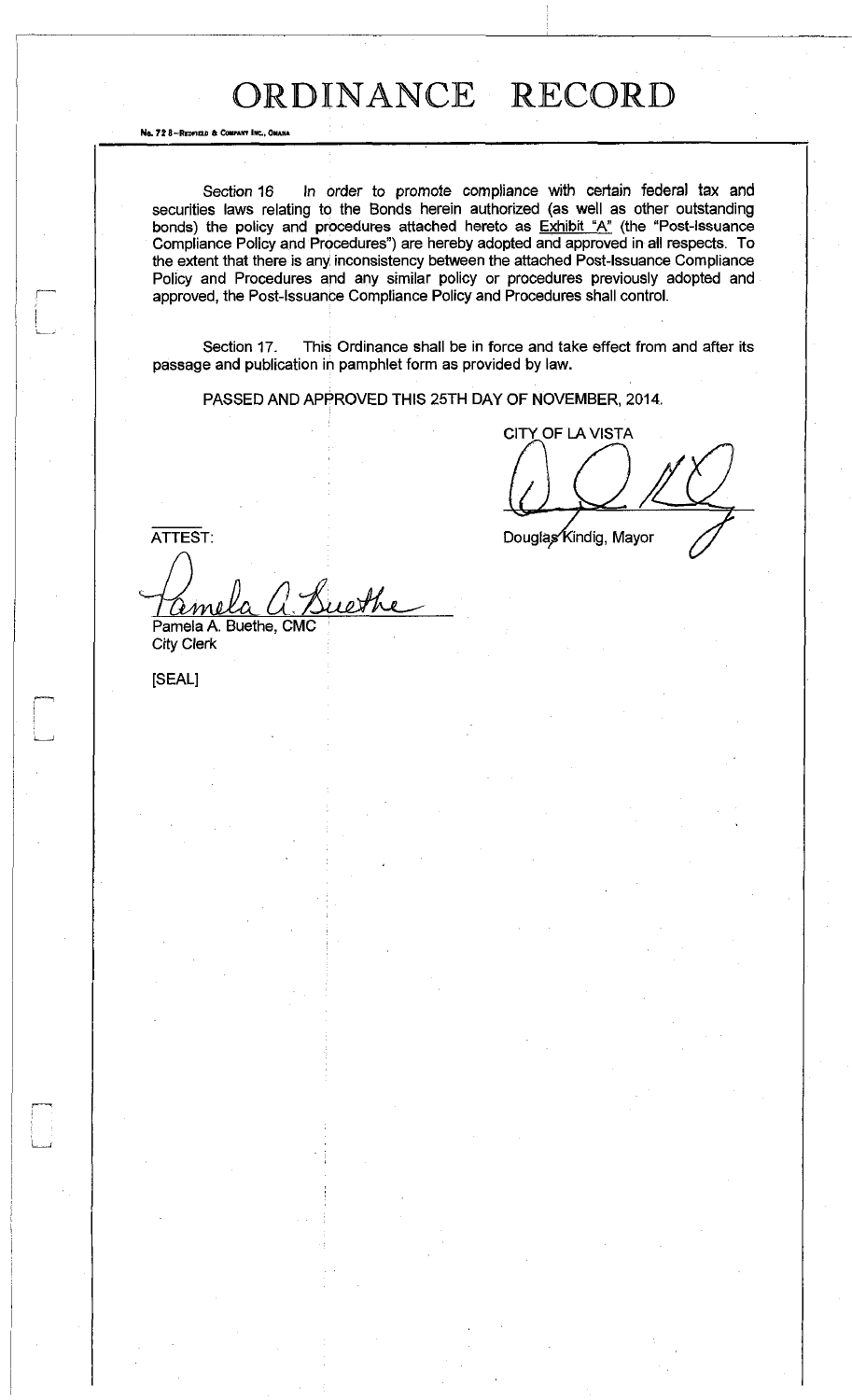No. 72 8-REDFIELO » COMPANY INC., OMAHA

### **EXHIBIT A**

### **Policy and Procedures Federal Tax Law and Disclosure Requirements for Tax-exempt Bonds and/or Build America Bonds**

#### **ISSUER NAME: City of La Vista, in the State of Nebraska**

### **COMPLIANCE OFFICER (BY TITLE): Citv Clerk**

### **POLICY**

It is the policy of the Issuer identified above (the "Issuer") to comply with all Federal tax requirements and securities law continuing disclosure obligations for its obligations issued as tax-exempt bonds or as direct pay build America bonds to ensure, as applicable (a) that interest on its tax-exempt bonds remains exempt from Federal income tax, (b) that the direct payments associated with its bonds issued as "build America bonds" are received by the Issuer in a timely manner; and (c) compliance with any continuing disclosure obligations of the Issuer with respect to its outstanding bonds.

### **PROCEDURES**

Compliance Officer. Review of compliance with Federal tax requirements and securities law continuing disclosure obligations as generally outlined below shall be conducted by the Compliance Officer identified above (the "Compliance Officer"). To the extent more than one person has been delegated specific responsibilities,; the Compliance Officer shall be responsible for ensuring coordination of all compliance review efforts.

Training. The Compliance Officer shall evaluate and review educational resources regarding post-issuance compliance with Federal tax and securities laws, including periodic review of resources published for issuers of tax-exempt obligations by the Internal Revenue Service (either on its website at http://www.irs.gov/taxexemptbond[,](http://www.irs.gov/taxexemptbond) or elsewhere) and the Municipal Securities Rulemaking Board (either on its Electronic Municipal Market Access website ["EMMA"] at http://www.emma.msrb.or[g,](http://www.emma.msrb.org) or elsewhere).

Compliance Review. A compliance review shall be conducted at least annually by or at the direction of the Compliance Officer. The review shall occur at the time the Issuer's annual audit takes place, unless the Compliance Officer otherwise specifically determines a different time period or frequency of review would be more appropriate.

#### Scope of Review.

*Document Review.* At the compliance review, the following documents (the "Bond Documents") shall be reviewed for general compliance with covenants and agreements and applicable regulations with respect to each outstanding bond issue:

(a) the resolution(s) and/or ordinance(s), as applicable, adopted by the governing body of the Issuer authorizing the issuance of its outstanding bonds, together with any documents setting the final rates and terms of such bonds (the "Authorizing Proceedings"),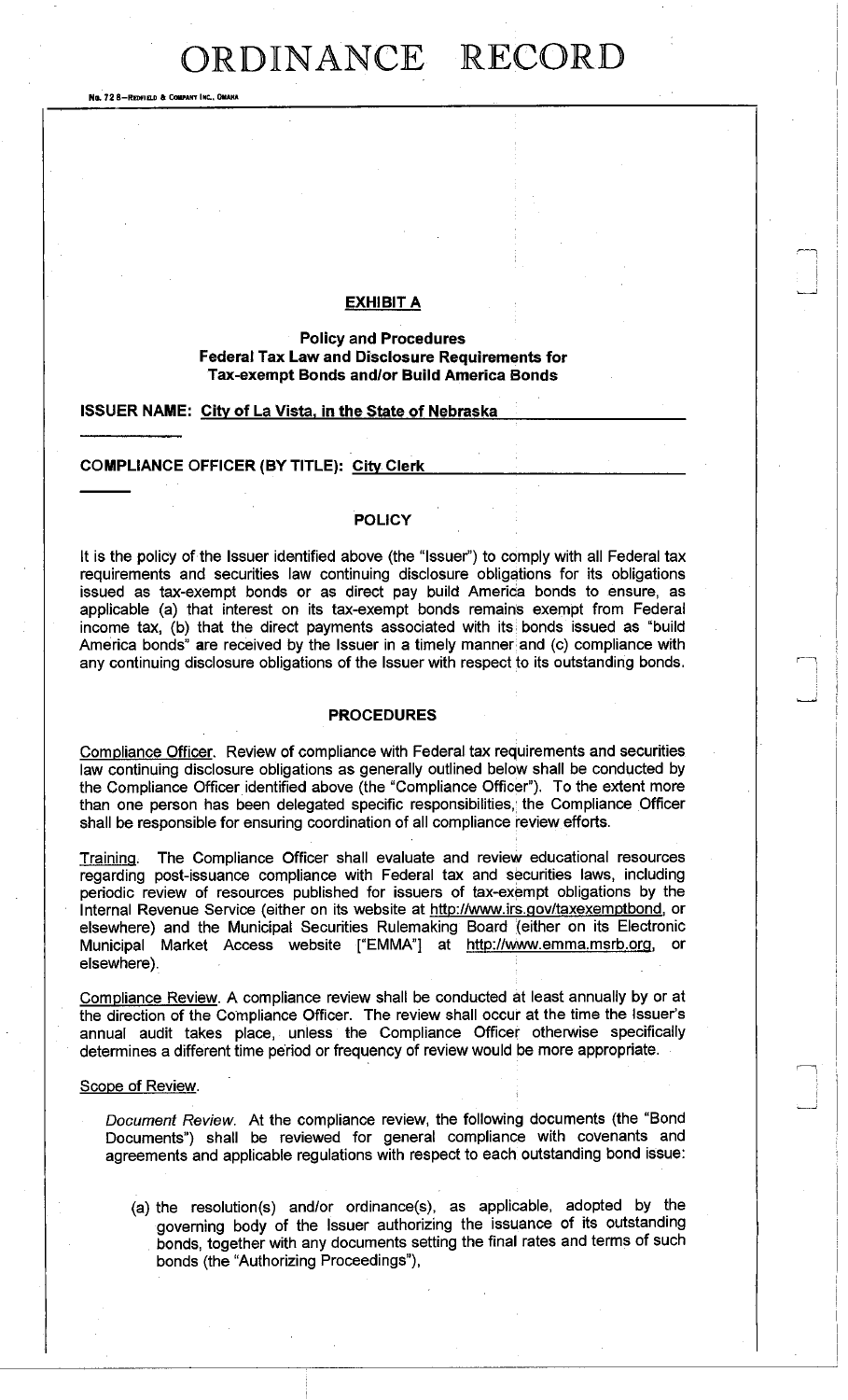No. 72 8-REDFIELD & COMPANY INC., C

(b) the tax documentation associated with each bond issue, which may include some or all of the following (the "Tax Documents"):

- $i.$  covenants, certifications and expectations regarding Federal tax requirements which are described in the Authorizing Proceedings;
- ii. Form 8038 series filed with the Internal Revenue Service;
- iii. tax certificates, tax compliance agreements, tax regulatory agreement or similar documents;
- iv. covenants, agreements, instructions or memoranda with respect to rebate or private use;
- v. any reports from rebate analysts received as a result of prior compliance review or evaluation efforts; and
- vi. | any and all other agreements, certificates and documents : contained in the transcript associated with the Authorizing Proceedings relating to federal tax matters.
- (c) the Issuer's continuing disclosure obligations, if any, contained in the Authorizing Proceedings or in a separate agreement (the "Continuing Disclosure Obligations"), and
- (d) any communications or other materials received by the Issuer or its counsel, from bond counsel, the underwriter or placement agent or its counsel, the [RS, or any other material correspondence relating to the tax-exempt status of the Issuer's bonds or relating to the Issuer's Continuing Disclosure Obligations.

*Use and Timely Expenditure of Bond Proceeds.* Expenditure of bond proceeds shall be reviewed by the Compliance Officer to ensure (a) such proceeds are spent for the purpose stated in the Authorizing Proceedings and as described in the Tax Documents and (b) that the proceeds, together with investment earnings on such proceeds, are spent within the timeframes described in the Tax Documents, and (c) that any mandatory redemptions from excess bond proceeds are timely made if required under the Authorizing Proceedings and Tax Documents.

*Arbitrage Yield Restrictions and Rebate Matters.* The Tax Documents shall be reviewed by the Compliance Officer to ensure compliance with any applicable yield restriction requirements under Section 148(a) of the Internal Revenue Code (the "Code") and timely calculation and payment of any rebate and the filing of any associated returns pursuant to Section 148(f) of the Code. A qualified rebate analyst shall be engaged as appropriate or as may be required under the Tax Documents.

*Use of Bond Financed Property.* Expectations and covenants contained in the Bond Documents regarding private use shall be reviewed by the Compliance Officer to ensure compliance. Bond-financed properties shall be clearly identified (by mapping or other reasonable means). Prior to execution, the Compliance Officer (and bond counsel, if deemed appropriate by the Compliance Officer) shall review (a) all proposed leases, contracts related to operation or management of bond-financed property, sponsored research agreements, take-or-pay contracts or other agreements or arrangements or proposed uses which have the potential to give any entity any special legal entitlement to the bond-financed property, (b) all proposed agreements which would result in disposal of any bond-financed property, and (c) all proposed uses of bond-financed property which were not anticipated at the time the bonds were issued; Such actions could be prohibited by the Authorizing Proceedings, the Tax Documents or Federal tax law.

*Continuing Disclosure.* Compliance with the Continuing Disclosure Obligations with respect to each bond issue shall be evaluated (a) to ensure timely compliance with any annual disclosure requirement, and (b) to ensure that any material events have been properly disclosed as required by the Continuing Disclosure Obligation.

Record Keeping. If not otherwise specified in the Bond Documents, all records related to each bond issue shall be kept for the life of the indebtedness associated with such bond issue (including all tax-exempt refundings) plus six (6) years.